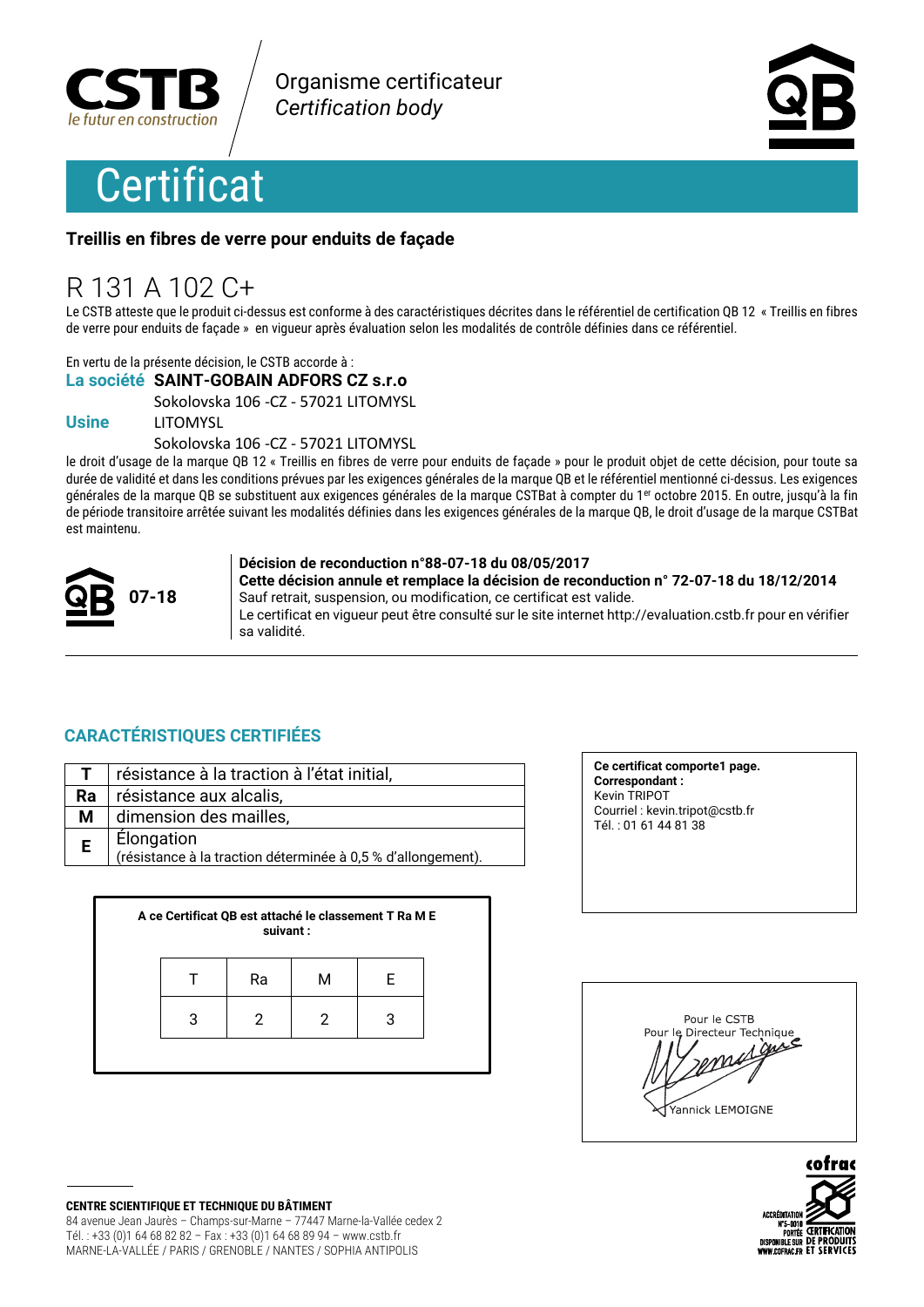





#### **Annexe du Certificat**

Décision n° 88-07-18 du 08/05/2017

#### Treillis en fibres de verre pour enduits de façade

## Descriptif du produit déclaré par le fabricant

### (Caractéristiques non certifiées)

Cette fiche, destinée au fabricant et aux agents vérificateurs, précise les différentes caractéristiques d'identification du treillis cité en référence.

## R 131 A 102 C+

#### La société SAINT-GOBAIN ADFORS CZ s.r.o

|       | Sokolovska 106 - CZ - 57021 LITOMYSL |
|-------|--------------------------------------|
| Usine | LITOMYSL                             |
|       | Sokolovska 106 - CZ - 57021 LITOMYSL |

#### **Nature des constituants:**

| $\Omega$ | - Fils :             | fibre de verre    |
|----------|----------------------|-------------------|
| $\Omega$ | Résine d'enduction : | styrène-butadiène |

#### Identification du produit :

- o Couleur:
- Repérage:  $\Omega$
- Type:  $\Omega$
- Dimensions des mailles :  $\Omega$

Sens chaîne:

Sens trame:

- Masse surfacique :  $\Omega$
- Taux de cendres à  $(625 \pm 20)$  °  $\circ$

standard : blanc autre couleur sur demande à la demande grille tissé

|     | $3,5 \pm 0.5$ mm                 |
|-----|----------------------------------|
|     | $3.8 \pm 0.5$ mm                 |
|     | $160 + 10/-2$ % g/m <sup>2</sup> |
| C : | $(81,0 \pm 3)$ %                 |

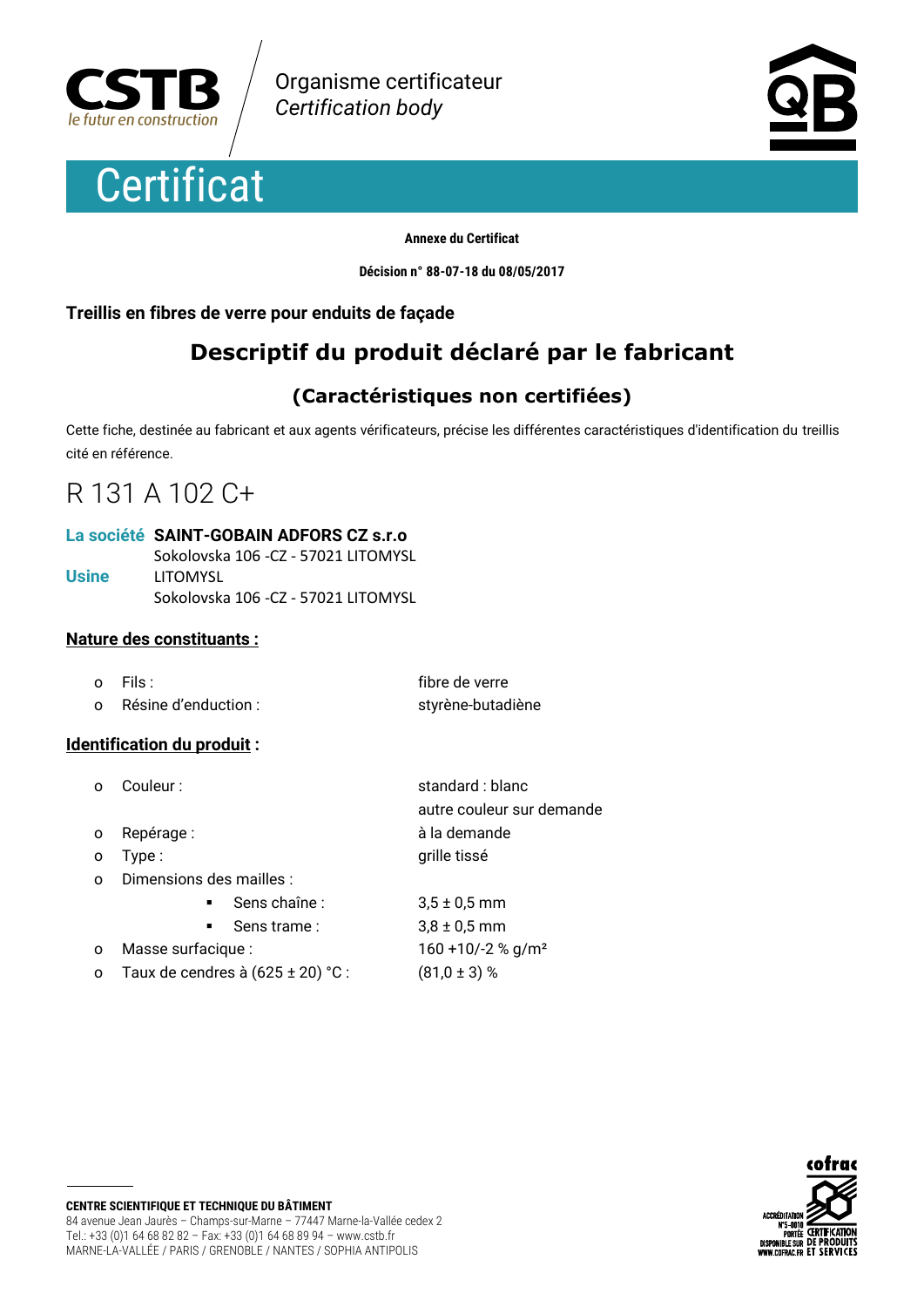

**Certification body** 



# **Certificate**

#### Treillis en fibres de verre pour enduits de facade - Glass fiber mesh for facade coatings

# R 131 A 102 C+

CSTB hereby certifies that the above-mentioned product complies with the characteristics described in the certification reference system QB 12 " Treillis en fibres de verre pour enduits de façade " in force, following an assessment performed according to the inspection procedures set out in this reference system.

By virtue of the present decision, CSTB grants:

#### **SAINT-GOBAIN ADFORS CZ s.r.o**

Sokolovska 106 - CZ - 57021 LITOMYSL

**Plant** 

**The Company** 

**LITOMYSL** 

Sokolovska 106 - CZ - 57021 LITOMYSL

the right to use the QB mark 12 "Treillis en fibres de verre pour enduits de façade" for the product covered under this decision, throughout its period of validity and under the conditions stipulated under the general requirements of the QB mark and the above-mentioned reference system. The general requirements of the QB mark replace the general requirements of the CSTBat mark as of October 1st 2015. Moreover, the right to use the CSTBat mark is maintained up to the end date of the transition period set according to the conditions defined in the general requirements of the QB mark.



#### Decision of renewal no. 88-07-18 dated 08/05/2017

This decision cancels and replaces the decision of renewal no. 72-07-18 dated 18/12/2014 Except in case of withdrawal, suspension or modification, this certificate is valid. This valid certificate may be watched on the following web site http://evaluation.cstb.fr to check its validity.

#### **CERTIFIED CHARACTERISTICS**

|    | initial tensile strength, |
|----|---------------------------|
| Ra | alkali resistance,        |
|    | mesh,                     |
|    | elongation                |

| The following classification T Ra M E is associated with this QB<br>Certificate: |   |    |   |   |  |
|----------------------------------------------------------------------------------|---|----|---|---|--|
|                                                                                  |   | Ra | М | F |  |
|                                                                                  | 3 | 2  | 2 | 3 |  |
|                                                                                  |   |    |   |   |  |

This certificate comprises1 page. Contact: Kevin TRIPOT Email: kevin.tripot@cstb.fr Phone: +33 (0) 1 61 44 81 38

| For CSTB<br>On behalf, of the Technical Director<br>auc<br>$d\ell$<br>Yannick LEMOIGNE |
|----------------------------------------------------------------------------------------|
|                                                                                        |



**CENTRE SCIENTIFIQUE ET TECHNIQUE DU BÂTIMENT** 84 avenue Jean Jaurès - Champs-sur-Marne - 77447 Marne-la-Vallée cedex 2 Tel.: +33 (0)1 64 68 82 82 - Fax: +33 (0)1 64 68 89 94 - www.cstb.fr MARNE-LA-VALLÉE / PARIS / GRENOBLE / NANTES / SOPHIA ANTIPOLIS